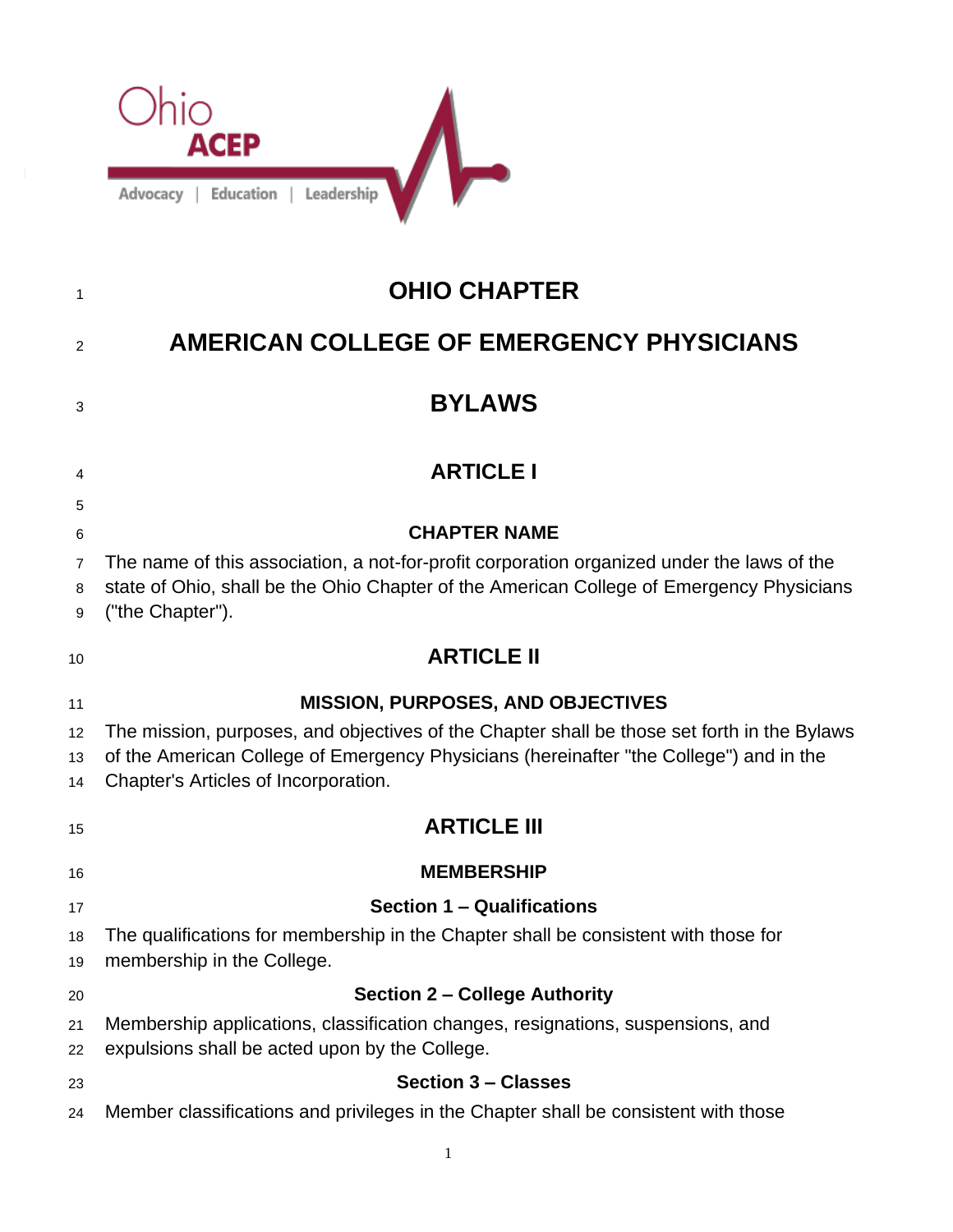| 25<br>26 | designated in the College Bylaws. Candidate physician members may not hold chapter<br>office, vote for members of the Board of Directors except for the Resident member of the |
|----------|--------------------------------------------------------------------------------------------------------------------------------------------------------------------------------|
| 27       | Chapter Board of Directors, and may vote on committees on which they serve. Candidate                                                                                          |
| 28       | medical student members may not hold chapter office, may not serve on or vote for the                                                                                          |
| 29       | Board, but may vote on committees on which they serve.                                                                                                                         |
| 30       | Section 4 – Access to Records                                                                                                                                                  |
| 31       | The Chapter shall make available to a member, or the agent or attorney of a member, at a                                                                                       |
| 32       | reasonable time and at a reasonable place, records of the Chapter in accordance with                                                                                           |
| 33       | jurisdictional law.                                                                                                                                                            |
| 34       | Section 5 – Cancellation/Limitation of Member Rights and Privileges                                                                                                            |
| 35       | The College has the sole right to cancel membership in the College for reasons described<br>in the College Bylaws, including nonpayment of chapter dues and mandatory chapter  |
| 36<br>37 | assessments, and thereby all related chapter memberships.                                                                                                                      |
| 38       | For proper cause other than nonpayment of dues or assessments, the Chapter may limit                                                                                           |
| 39       | the rights and privileges of members at the chapter level.                                                                                                                     |
| 40       | <b>ARTICLE IV</b>                                                                                                                                                              |
| 41       | <b>DUES AND ASSESSMENTS</b>                                                                                                                                                    |
| 42       | <b>Section 1 - Dues</b>                                                                                                                                                        |
| 43       | Dues for the Chapter may be changed only by a majority of legal votes cast of the Chapter                                                                                      |
| 44       | members present at the Annual Meeting of the Chapter. Dues may not be changed unless                                                                                           |
| 45       | a proposed change in dues is communicated in writing at least 30 days prior to the Annual                                                                                      |
| 46       | Meeting. The change in dues approved by the members may be less than, but not more                                                                                             |
| 47       | than, that which was proposed and announced.                                                                                                                                   |
| 48       | <b>Section 2 - Assessments</b>                                                                                                                                                 |
| 49       | Assessments may be levied by a majority of legal votes cast of the Chapter members                                                                                             |
| 50       | present at any annual or special meeting of the Chapter provided that the proposed                                                                                             |
| 51       | assessment is communicated in writing 30 days prior to such meeting. The amount of the                                                                                         |
| 52<br>53 | assessment approved by the members may be less than, but not more than, that which<br>was proposed and announced.                                                              |
|          |                                                                                                                                                                                |
| 54       | <b>ARTICLE V</b>                                                                                                                                                               |
| 55       | <b>CHAPTER MEMBERSHIP MEETINGS</b>                                                                                                                                             |
| 56       | Section 1 - Annual and Regular Meetings                                                                                                                                        |
| 57       | There shall be an Annual Meeting of the Chapter Membership with the location and time                                                                                          |
| 58       | determined by the Board of Directors provided that the time and place of the meeting is                                                                                        |
| 59       | communicated in writing to each member at least 30 days prior to the meeting. The Chapter                                                                                      |
| 60       | may hold regular meetings with similar notice requirements.                                                                                                                    |
|          | $\mathfrak{2}$                                                                                                                                                                 |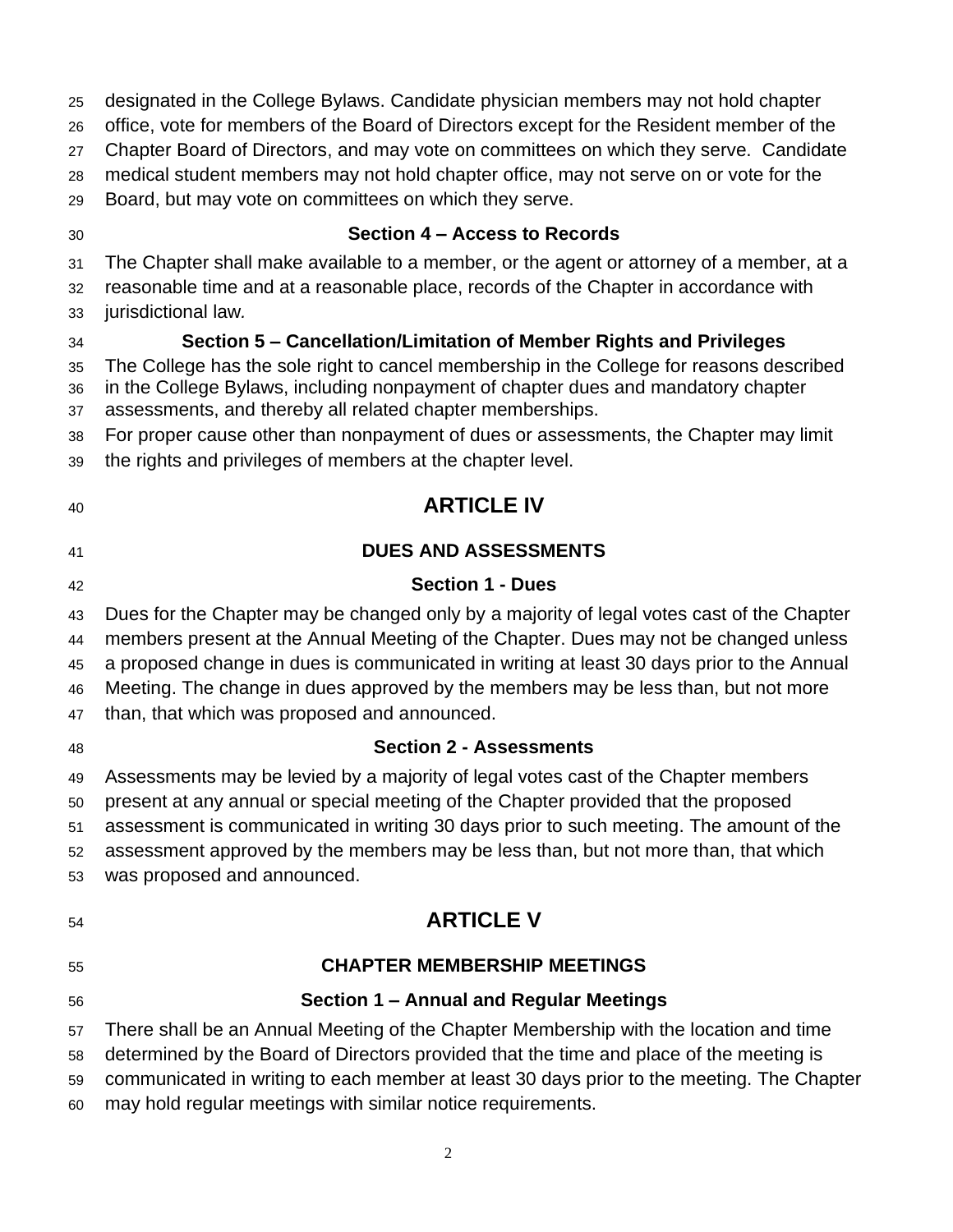| 61       | <b>Section 2 - Special Meetings</b>                                                                                                                                |
|----------|--------------------------------------------------------------------------------------------------------------------------------------------------------------------|
| 62       | The Chapter may hold special meetings as determined by the President, a majority vote of                                                                           |
| 63       | the Executive Committee or the Board, or upon written request from fifteen regular                                                                                 |
| 64       | members. The Chapter must communicate notice of special meetings to each member not                                                                                |
| 65<br>66 | fewer than 10 nor more than 30 days before the meeting. Notice must include the purpose<br>of the special meeting and methods of voting to be used at the meeting. |
| 67       | <b>Section 3 - Quorum</b>                                                                                                                                          |
| 68       | Members of the Chapter present at any meeting of the Chapter duly convened shall                                                                                   |
| 69       | constitute a quorum. Members present by authorized communication equipment shall be                                                                                |
| 70       | deemed to be in person for quorum, voting, and other Chapter business.                                                                                             |
| 71       | <b>Section 4 - Notice</b>                                                                                                                                          |
| 72       | Notice of membership meetings shall be delivered by authorized communication                                                                                       |
| 73       | equipment. Meeting notices must identify all methods of voting that will be used at the                                                                            |
| 74       | meeting.                                                                                                                                                           |
| 75       | <b>Section 5 - Remote Communication Technology</b>                                                                                                                 |
| 76       | Any meeting of the membership and any actions taken physically in person therein, may be                                                                           |
| 77       | conducted using authorized communication equipment in conjunction with state law.                                                                                  |
| 78       | <b>ARTICLE VI</b>                                                                                                                                                  |
| 79       | <b>BOARD OF DIRECTORS</b>                                                                                                                                          |
| 80       | <b>Section 1 - Powers</b>                                                                                                                                          |
| 81       | The Board of Directors ("Board") shall have general supervision control, and direction of the                                                                      |
| 82       | affairs of the Chapter between its Annual Meetings, shall determine its policies or changes                                                                        |
| 83       | therein within the limits of these Bylaws, shall actively pursue its purposes, and shall have                                                                      |
| 84       | discretion in the disbursement of its funds. It may adopt such rules and regulations for the                                                                       |
| 85       | conduct of its business as shall be deemed advisable and may, in the execution of the<br>powers granted, appoint such agents as it may consider necessary.         |
| 86       | The act of a majority of directors who are present at a duly called meeting, at which a                                                                            |
| 87<br>88 | quorum exists, is the act of the Board, unless the Articles of Incorporation or these bylaws                                                                       |
| 89       | require the act of a greater number.                                                                                                                               |
| 90       | The Board is empowered to appoint and/or employ an Executive Director who will be                                                                                  |
| 91       | directly responsible to the Board. The duties, responsibilities, and terms of employment                                                                           |
| 92       | shall be determined by the Board.                                                                                                                                  |
| 93       | <b>Section 2 - Composition</b>                                                                                                                                     |
| 94       | The Board shall be composed of fifteen elected members of the Chapter including the                                                                                |
| 95       | President and Immediate Past President if their terms as elected directors have expired,                                                                           |
| 96       | and one director shall be a candidate physician member representative of the Emergency                                                                             |

Medicine Residents of Ohio (EMRO). All directors have the right to vote as directors.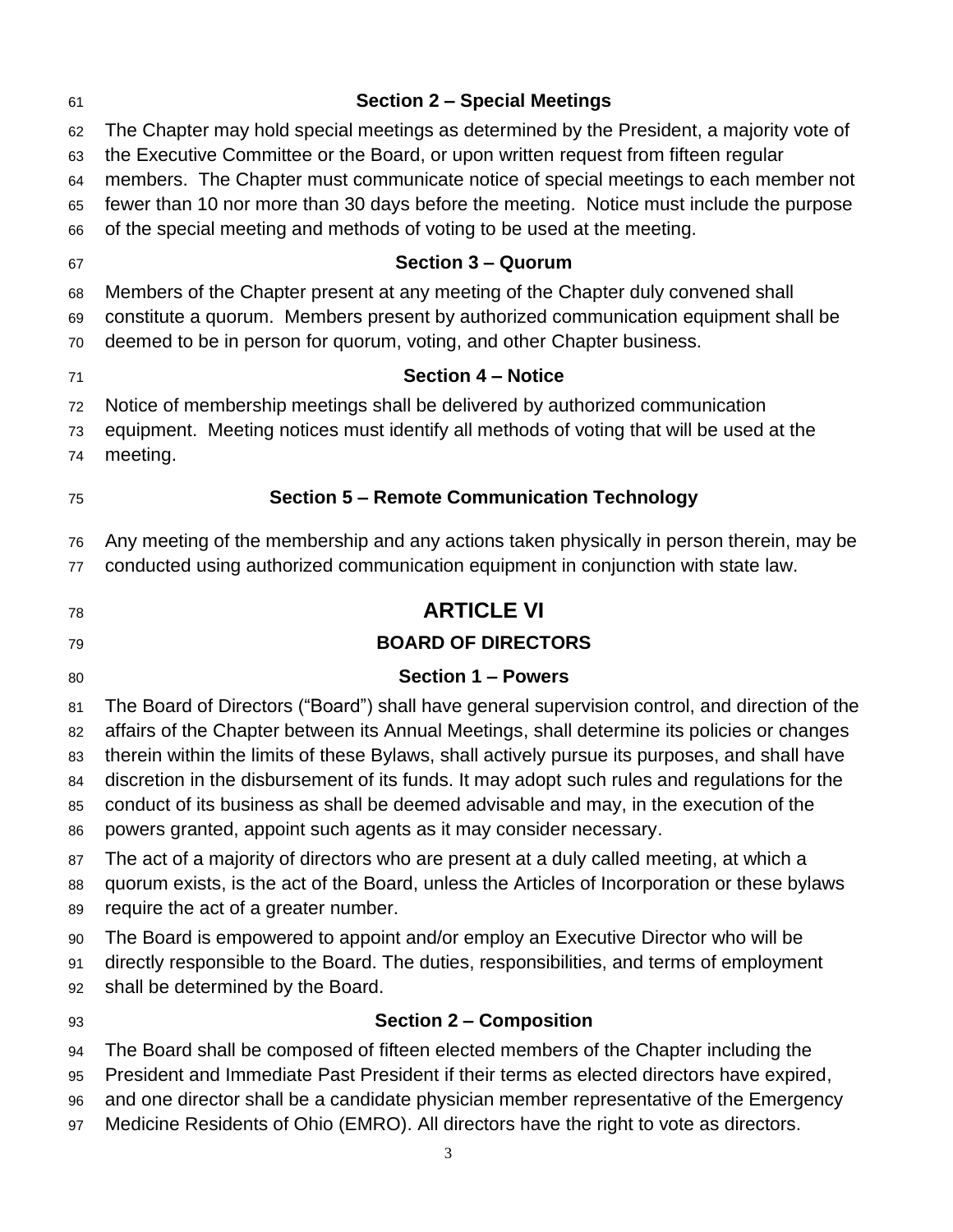- Any member of the Chapter elected to the College Board of Directors or as a Council
- Officer shall also serve as a voting member of the Chapter Board for the duration of their
- term on the College Board of Directors or as Council Officer. No director shall have more
- than one vote.
- 

# **Section 3 – Terms of Office**

- Elected directors serve terms of three years and may serve unlimited consecutive terms.
- Approximately one-third of the directors shall be elected each year by regular members.
- Terms of office begin at the end of the Annual Meeting at which they were elected.
- The EMRO Director shall serve a one-year term and be elected by EMRO and may serve
- unlimited terms while a candidate member. Term begins at the end of the meeting at which
- the EMRO Director is elected
- 

# **Section 4A – Nomination and Election**

The Nominating Committee shall present to the Board a list of nominees for available

elected Board positions at least 60 days prior to the date of the election. Nominees must

- be regular members in good standing, or candidate physician members in good standing
- for the EMRO director. Nominations from the floor at the time of elections are allowed.

Write in votes are not allowed. Voting must be in person. A majority of the legal votes cast

- by members voting elects the directors.
- 

# **Section 4B – Balloting Procedures**

On individual ballots, members must cast the same number of votes as the number of

positions to be filled. When more candidates receive a majority of the legal votes cast than

the number of positions to be filled, the candidates with the highest vote totals are elected.

When all positions are filled but one and there are three or more candidates for the sole

remaining position with none receiving a majority of the legal votes cast, only the two

- candidates with the highest vote totals remain on the next ballot. Ties are broken by revote.
- 

# **Section 5 – Meetings**

The Board shall have a minimum of three meetings each year. Notice of all regular

meetings of the Board must be communicated in writing to each member of the Board at

least 10 days in advance of each meeting. Board meetings may be conducted by telephone

- conference call or other remote communication technology. Even if the meeting is held in person, Board members attending via remote communications technology shall be
- considered present in person. A majority of the number of directors constitutes a quorum at
- any meeting of the Board. The President, the Executive Committee, or four Directors, may
- on 48-hours' notice and having the same quorum requirements, may call a special meeting
- of the Board.
- 

# **Section 6 – Removal**

 Any director may be removed from office by three-fourths of the legal votes cast by the members voting at any Chapter meeting. Removal must be initiated by a vote of the Board

or a petition signed by no less than one-third of the number of members casting legal votes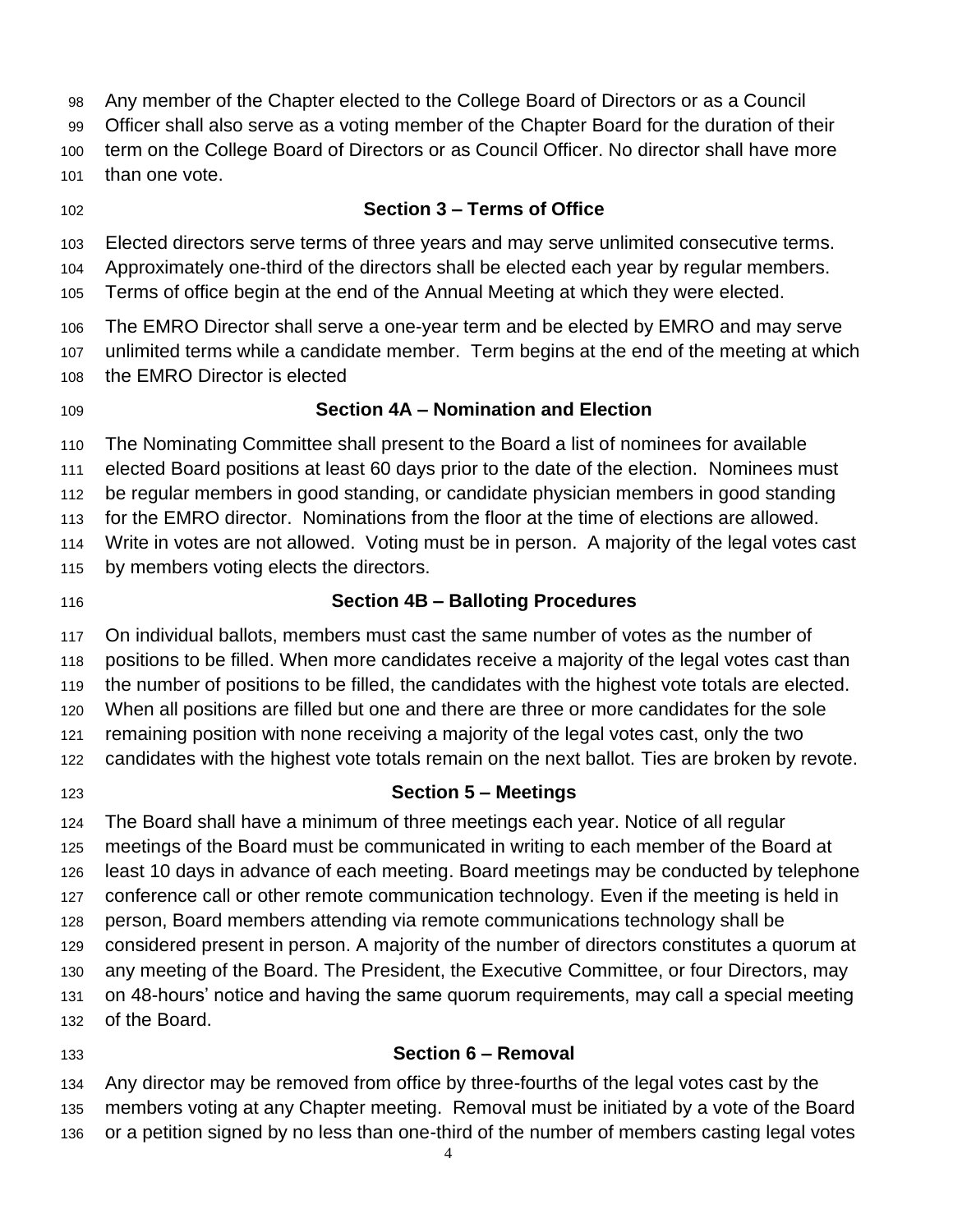at the meeting at which the director was elected. Any vacancy resulting from a removal is filled for the remainder of the unexpired term by a majority of the legal votes cast by the members at the meeting at which the removal occurred. The presiding officer shall accept nominations from the floor for any vacancy resulting from a removal. Absence of one or more required meetings per annual year shall be just cause for automatic Board review and possible removal from the Board. Required meetings are defined as all Board meetings and the Annual Meeting. **Section 7 – Resignation** Any Director may resign at any time by giving written notice to the Board. Resignation takes effect immediately or at the time specified therein. **Section 8 – Vacancies** The remaining Directors, by a majority of legal votes cast by the members at a meeting called for the purpose, fills vacancies on the Board for any reason, other than vacancies resulting from a removal, for the remainder of the term. **Section 9 – Remote Communication Technology** Any meeting of the Board and any actions taken in person therein, may be conducted by remote communication technology in conjunction with any applicable jurisdictional law. **ARTICLE VII OFFICERS Section 1 – Officer Titles and Terms of Office**  The Elected Officers of the Chapter shall be the President, President-Elect, Secretary, Treasurer, and Immediate Past President and shall serve one-year terms or until their successors are elected. Terms begin immediately after election. The offices of President and Immediate Past President shall be filled by the succession of the President-Elect and President, respectively, to those two positions. The Treasurer has no term limits and may run for consecutive terms in the same office. **Section 2 – Nomination and Election** The Nominating Committee shall present to the Board a list of nominees for available Officer positions. Officers will be elected from among the members of the Board of Directors. Nominations from the floor are allowed. Election takes place at the first Board meeting following the Annual Meeting and requires a majority of legal votes cast by the Board. The offices of President, President-Elect, and Immediate Past President will automatically fill Board positions during their term of office regardless of the duration left in their respective elected director term. **Section 3 – Voting as a Director** Officers are Board members by nature of office and have the right to vote as directors. **Section 4 – Duties**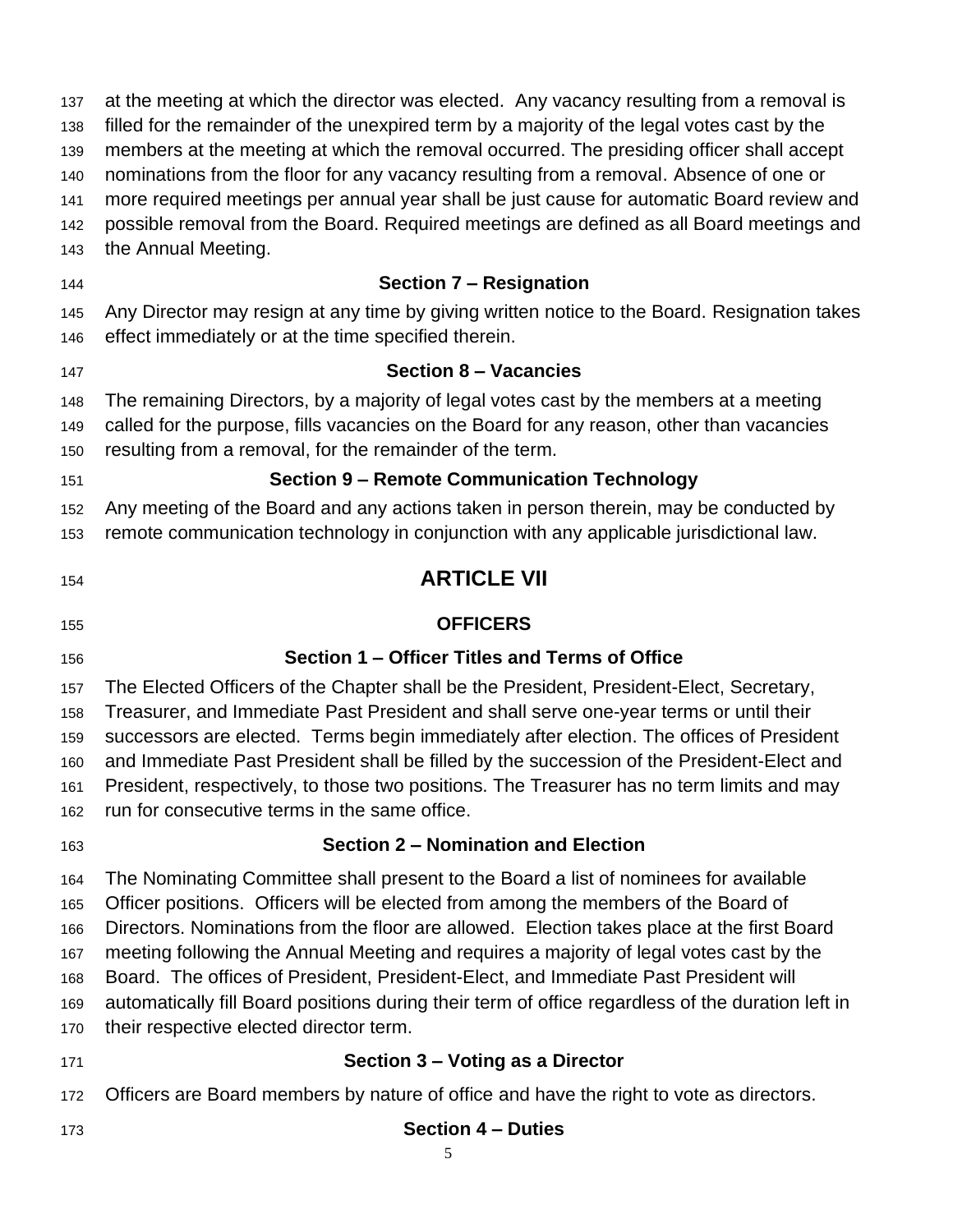- The President shall be the executive officer of the Board. The President shall preside over
- all meetings of the Chapter membership and the Board. If the President is absent, this
- position will be assumed by the President-Elect, Immediate Past President, Secretary, then
- Treasurer, in that order.
- The President is responsible for ensuring that all Chapter contracts with third parties
- contain a provision disclosing the fact that the Chapter is an entity separate and distinct
- from the College and for ensuring that the Chapter adheres to the policy governing the use
- of the mark of the American College of Emergency Physicians.
- The Secretary shall be responsible as the chief recording and corresponding officer and the custodian of the records of the Chapter.
- The Treasurer shall be responsible for the collection, safekeeping, and expenditure of all
- the funds of the Chapter and for keeping accurate financial records.
- 

# **Section 5 – Removal**

- Any officer may be removed from office by a three-quarters vote of the members of the
- Board of Directors. Any vacancy created by a removal shall be filled by a majority vote of
- the Board for the remainder of the unexpired term.
- 

# **Section 6 – Resignation**

- Any officer may resign at any time by giving written notice to the Board of Directors.
- Resignation takes effect immediately or at the time specified therein.
- 

#### **Section 7 – Vacancies**

- A majority of legal votes cast by the Board fills, for the remainder of the unexpired term, any vacancy other than vacancies resulting from a removal in a Chapter officer position,
- excluding the office of the President, which is filled by the President-Elect, and the office of
- Immediate Past President. The Board may fill a vacancy in the office of the Immediate Past
- President at its discretion.
- **ARTICLE VIII**

# **COUNCILLORS**

**Section 1 – Allocation**

# Councillor allocation shall be determined as specified in the College Bylaws. The Chapter President shall serve as a Councillor. One councillor shall be a representative from

- Emergency Medicine Residents Ohio (EMRO).
- 

# **Section 2 – Terms**

Councillors shall serve two-year terms. Alternate Councillors shall serve one-year terms.

The term of a newly-elected Councillor may be adjusted at the time of election so that the

- terms of all Councillors are staggered. Councillors and Alternate Councillors have no term
- limits and may run for consecutive terms. The EMRO councillor shall serve a one-year
- term. Terms begin immediately after election.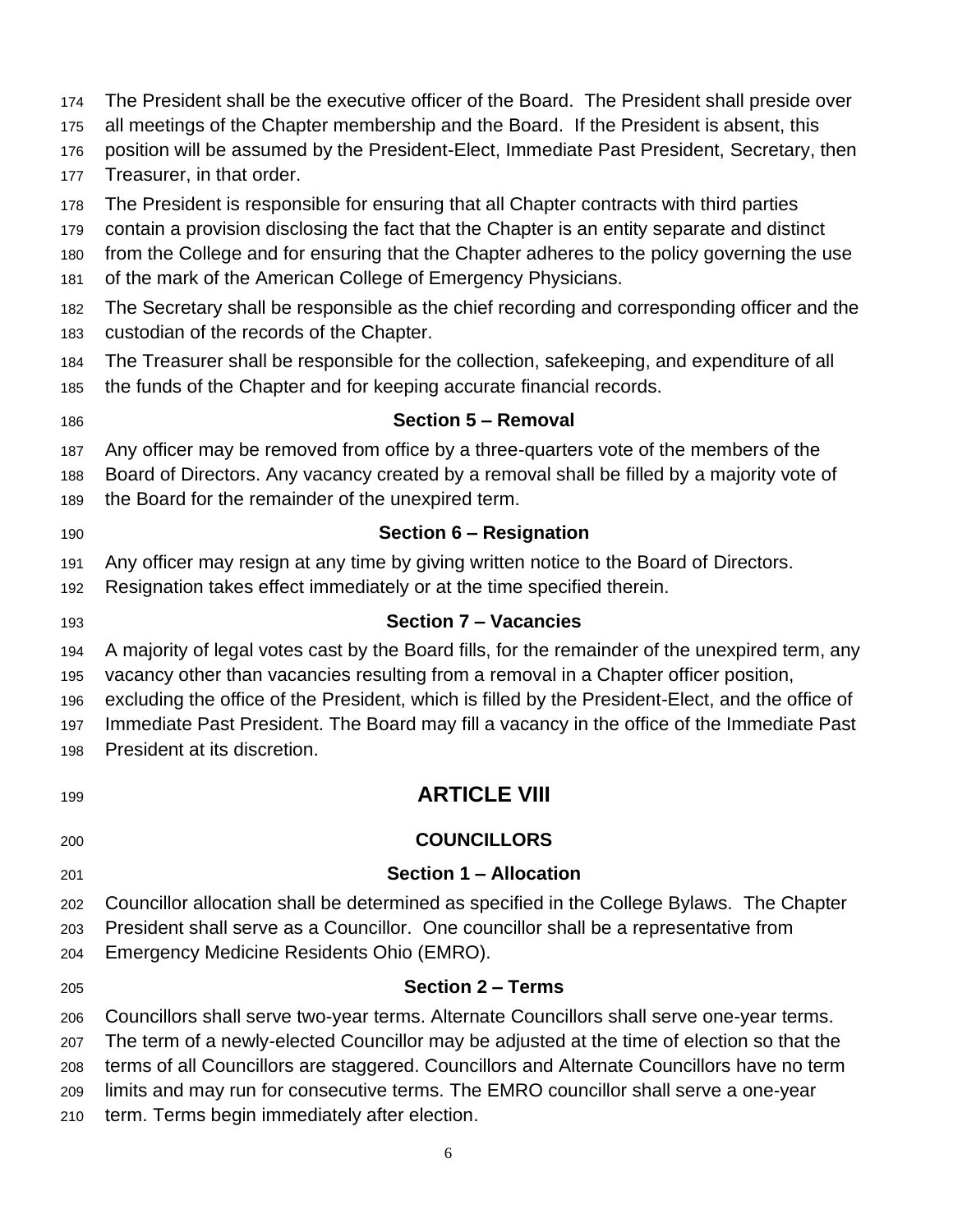| 211                                    | <b>Section 3 - Nomination and Election</b>                                                                                                                                                                                                                                                                                                                                                                                                                                                |
|----------------------------------------|-------------------------------------------------------------------------------------------------------------------------------------------------------------------------------------------------------------------------------------------------------------------------------------------------------------------------------------------------------------------------------------------------------------------------------------------------------------------------------------------|
| 212<br>213<br>214<br>215               | The Nominating Committee shall prepare a list of nominees for available Councillor and<br>Alternate Councillor positions. Councillors are elected by a majority of legal votes cast by<br>regular members at the Annual Meeting. Alternate Councillors may be elected by a<br>majority of legal votes cast by regular Chapter members at the annual meeting or may be                                                                                                                     |
| 216<br>217                             | appointed by the President. The EMRO Councillor shall be elected by majority vote of<br>candidate physician members at meeting duly called for this election.                                                                                                                                                                                                                                                                                                                             |
| 218                                    | <b>Section 4 - Removal</b>                                                                                                                                                                                                                                                                                                                                                                                                                                                                |
| 219<br>220<br>221                      | Any Councillor or Alternate Councillor may be removed from office by a three-quarters vote<br>of legal votes cast by the Board. Any vacancy created by a removal shall be filled by a<br>majority vote of the Board for the remainder of the unexpired term.                                                                                                                                                                                                                              |
| 222                                    | Section 5 - Resignation                                                                                                                                                                                                                                                                                                                                                                                                                                                                   |
| 223<br>224<br>225                      | Any Councillor or Alternate Councillor may resign at any time by giving written notice to the<br>President or to the Board. Resignation takes effect immediately or at the time designated<br>therein.                                                                                                                                                                                                                                                                                    |
| 226                                    | <b>Section 6 - Vacancies</b>                                                                                                                                                                                                                                                                                                                                                                                                                                                              |
| 227<br>228                             | The President fills, for the remainder of the unexpired term, vacancies in Councillor or<br>Alternate Councillor positions other than those resulting from a removal.                                                                                                                                                                                                                                                                                                                     |
| 229                                    | <b>ARTICLE IX</b>                                                                                                                                                                                                                                                                                                                                                                                                                                                                         |
| 230                                    | <b>COMMITTEES</b>                                                                                                                                                                                                                                                                                                                                                                                                                                                                         |
| 231<br>232<br>233                      | With the exception of the Executive Committee, The President will appoint committees as<br>deemed necessary and appoint their Chairs. All committee chairs are voting committee<br>members.                                                                                                                                                                                                                                                                                               |
| 234<br>235<br>236<br>237<br>238<br>239 | The Executive Committee, which is composed of the President, Immediate Past-President,<br>President-Elect, Secretary, Treasurer and Executive Director of the Chapter, shall have the<br>authority, when a quorum is present, to act on behalf of the Board between regular<br>meetings of the Board. Such actions must be ratified by the Board of Directors at their next<br>regular meeting; failure of such ratification nullifies the action(s) taken by the Executive<br>Committee. |
| 240<br>241<br>242                      | The Nominating Committee identifies nominees for the Board, the Chapter Officers, and<br>Councillors and Alternate Councillors. The President shall appoint the Nominating<br>Committee Chair and committee members.                                                                                                                                                                                                                                                                      |
| 243                                    | <b>ARTICLE X - VOTING AND PARLIAMENTARY AUTHORITY</b>                                                                                                                                                                                                                                                                                                                                                                                                                                     |
| 244                                    | <b>Section 1 - Voting</b>                                                                                                                                                                                                                                                                                                                                                                                                                                                                 |
| 245                                    | Voting for the election of directors, officers, councillors, and other Chapter business may be                                                                                                                                                                                                                                                                                                                                                                                            |

 conducted in person or by authorized communications equipment. Proxy voting is not allowed. Absentee voting is not allowed. Voting in all matters must be in accordance with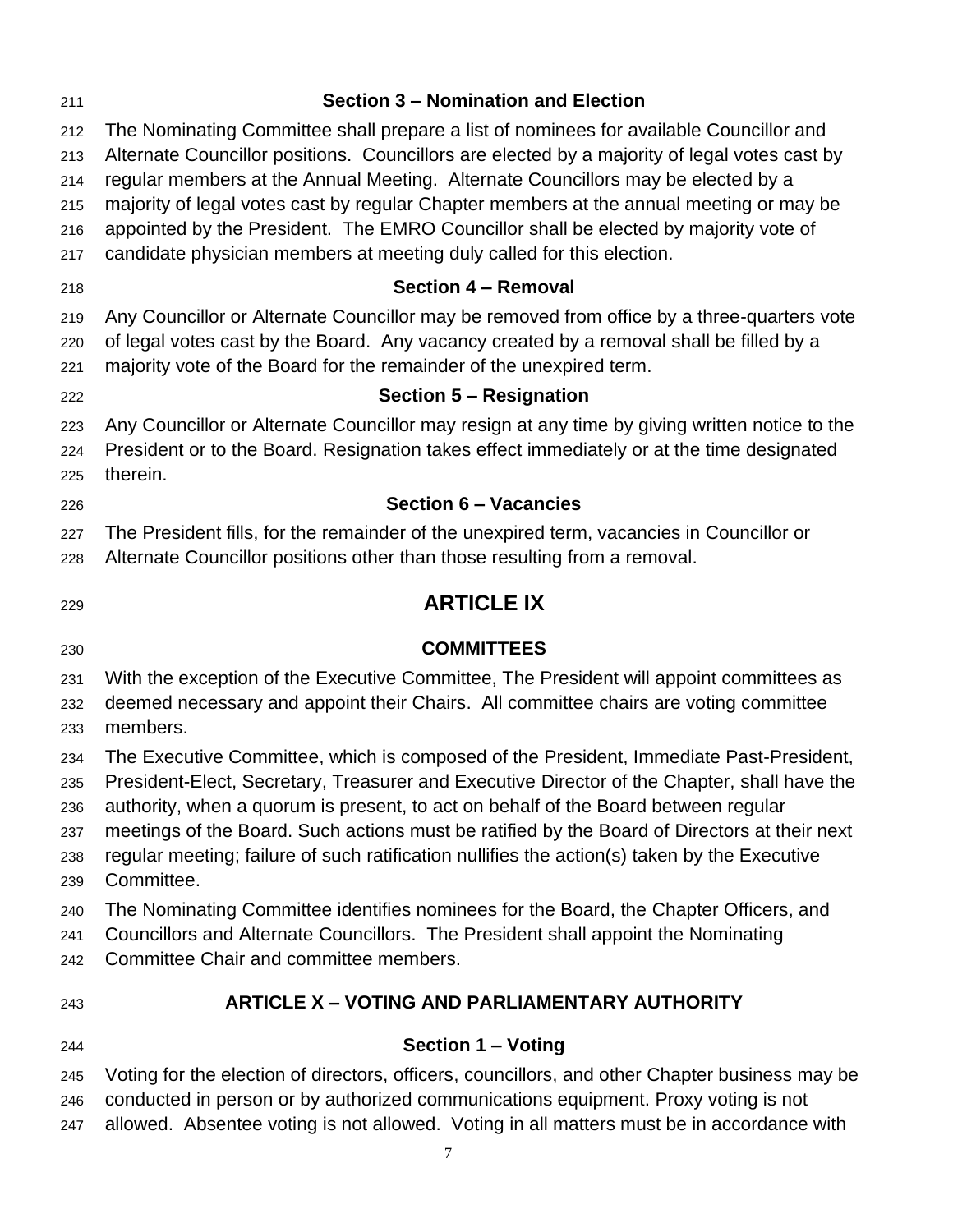jurisdictional law. **Section 2 – Voting Results** A majority of legal votes cast by members voting on any issue or question under consideration at any meeting constitutes an affirmative decision on the issue. **Section 3 – Parliamentary Authority** When not in conflict with these bylaws, the parliamentary procedures outlined in the most recent edition of the *American Institute of Parliamentarians Standard Code of Parliamentary Procedure* shall govern all chapter meetings. **ARTICLE XI INDEMNIFICATION** The Chapter will, by resolution of the Board of Directors, provide for indemnification by the Chapter of any and all of its directors or officers or former directors or officers against expenses actually and necessarily incurred by them in connection with the defense of any action, suit, or proceeding in which they or any of them are made parties, or a party, by reason of having been directors or officers of the Chapter, except in relation to matters as to which such director or officer or former director or officer shall be adjudged in such action, suit, or proceeding to be liable for negligence or misconduct in the performance of duty and to such matters as shall be settled by agreement predicated on the existence of such liability for negligence or misconduct. **ARTICLE XII APPROVAL OF BYLAWS AND AMENDMENTS Section 1 – College Approval** These Bylaws and amendments thereto shall not become effective until approved by the Board of Directors of the College or its designee. **Section 2 – Chapter Bylaws Amendments** These Bylaws may be amended by a two-thirds supermajority vote of legal votes cast of the members present at a Meeting of the membership of the Chapter, provided that the Chapter shall give notice of any proposed amendment to the membership at least 30 days prior to the meeting. **Section 3 – Submission to College** The Chapter must submit all amendments to these bylaws to the College in a format and manner prescribed by the College no more than 30 days following the adoption of the amendments. Amendments do not take effect until submitted to and approved by the Board of Directors of the College or its designee. **Section 4 – Consistency with Bylaws** These bylaws must at all times be consistent with the Bylaws of the College and must